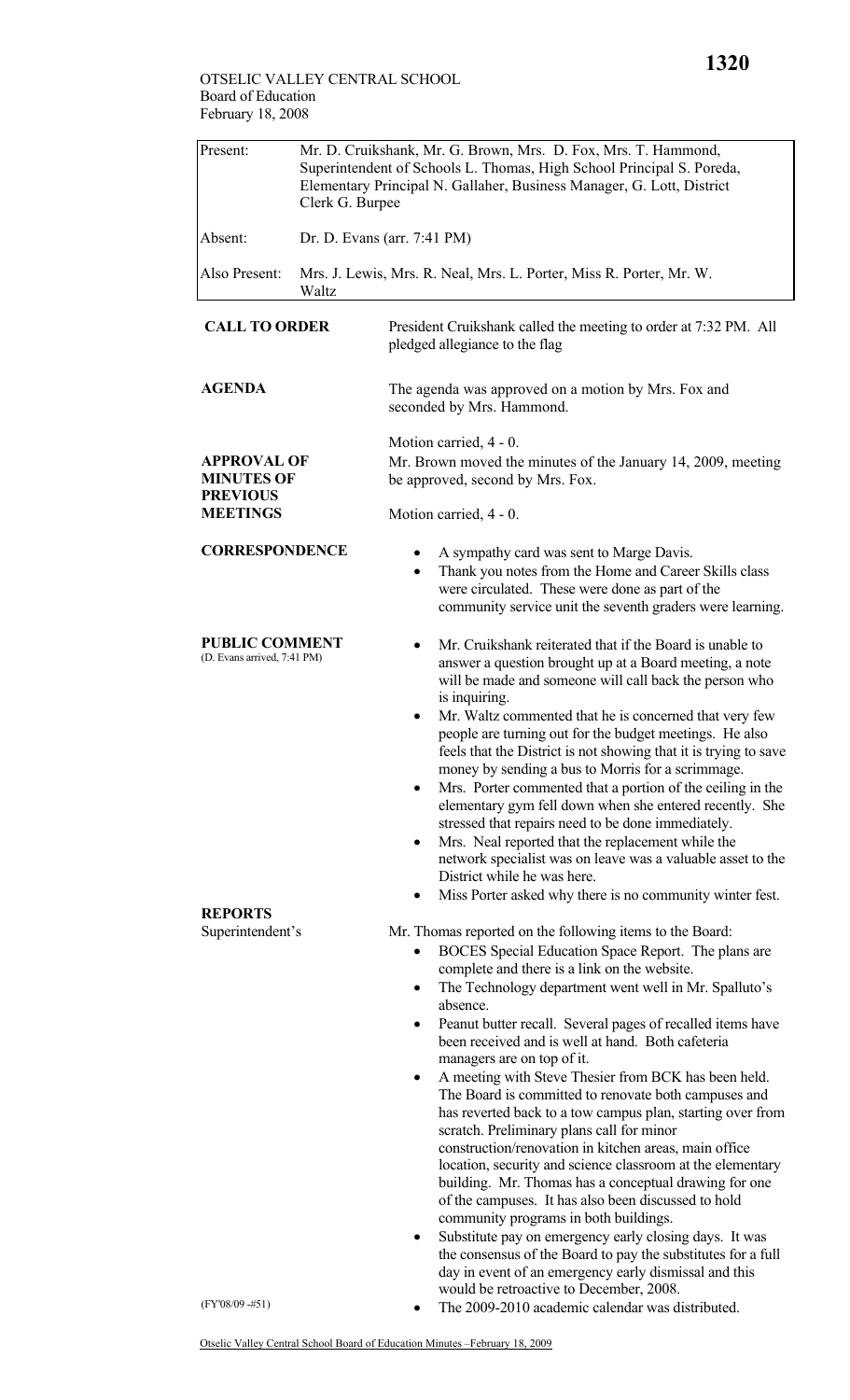|                                        | A Liberty Partnership Program report was discussed. It<br>outlined different activities the program does with OV<br>students.<br>Mrs. LeBlanc and Mrs. Osowski will present their Rock<br>٠<br>and Roll grant at a future meeting. Mrs. LeBlanc has<br>been asked to participate in a program in Washington D.C.<br>at the Library of Congress. Mrs. LeBlanc has also<br>applied for a mini-grant from Lowe's for cosmetic<br>renovations to the library.<br>Mrs. Sutton has applied for a mini grant to acquire<br>٠<br>sewing machines for the family and consumer science<br>classroom.<br>There will be an ad run for a temporary bus mechanic<br>until June.<br>Section III is reducing the number of games to be played<br>٠<br>next year. A question was raised about cheerleaders going<br>to away games. There is more concern of a second bus<br>going than the cheerleaders going. There is also a<br>possible league realignment especially for the girls<br>athletics. |
|----------------------------------------|-------------------------------------------------------------------------------------------------------------------------------------------------------------------------------------------------------------------------------------------------------------------------------------------------------------------------------------------------------------------------------------------------------------------------------------------------------------------------------------------------------------------------------------------------------------------------------------------------------------------------------------------------------------------------------------------------------------------------------------------------------------------------------------------------------------------------------------------------------------------------------------------------------------------------------------------------------------------------------------|
| <b>Business</b>                        | Mr. Lott reported on the following:                                                                                                                                                                                                                                                                                                                                                                                                                                                                                                                                                                                                                                                                                                                                                                                                                                                                                                                                                 |
| Administrator's<br>(FY'08/09 - #52)    | internal claim report was distributed.                                                                                                                                                                                                                                                                                                                                                                                                                                                                                                                                                                                                                                                                                                                                                                                                                                                                                                                                              |
| $(FY'08/09 - #53)$<br>(FY'08/09 - #54) | Transportation reports are a work in progress. The bus<br>٠<br>maintenance schedule was also distributed and will<br>include more information in the future. The Board<br>would like to see cost of the repairs included in the<br>report. Bus routing software has also been investigated.                                                                                                                                                                                                                                                                                                                                                                                                                                                                                                                                                                                                                                                                                         |
| $(FY'08/09 - #55)$                     | A sample quarterly transportation report from<br>Downsville Central School was distributed.<br>The retreat he attended for school business officials.<br>They received an update on the Governor's proposal and<br>municipal sharing agreements.                                                                                                                                                                                                                                                                                                                                                                                                                                                                                                                                                                                                                                                                                                                                    |
| Elementary Principal's                 | Mr. Thomas reported on the following to the Board on behalf<br>of Ms. Gallaher:                                                                                                                                                                                                                                                                                                                                                                                                                                                                                                                                                                                                                                                                                                                                                                                                                                                                                                     |
|                                        | The elementary social studies results are as follows:<br>24% at level 4<br>62% at level 3<br>$10\%$ at level 2<br>3% at level 1<br>Former employee, Mrs. Stephanie Heald will be in the<br>٠<br>area and will be observing the elementary school at                                                                                                                                                                                                                                                                                                                                                                                                                                                                                                                                                                                                                                                                                                                                 |
|                                        | that time.<br>Ms. Gallaher has completed her self review to the<br>$\bullet$<br>Board.                                                                                                                                                                                                                                                                                                                                                                                                                                                                                                                                                                                                                                                                                                                                                                                                                                                                                              |
| High School Principal's                | Mr. Poreda reported on the following the Board:                                                                                                                                                                                                                                                                                                                                                                                                                                                                                                                                                                                                                                                                                                                                                                                                                                                                                                                                     |
|                                        | Introduction of Rebecca Porter who presented the<br>$\bullet$<br>itinerary for the Senior trip to Boston. The cost will be<br>$$465.00 - $525.00$ per person with three increments to<br>pay. It was suggested by a parent to have a deadline to<br>let administrators know when and where and how much<br>the trip will be in the future.<br>The Regents results were distributed. Congratulations<br>٠<br>to Mr. Gorman for the successful Physics Regents<br>scores.<br>Minutes from the faculty meeting, discipline<br>subcommittee meeting and the scheduling subcommittee<br>meeting minutes were distributed.<br>An anonymous donation has been received for the<br>student incentive program fund.<br>Mrs. LeBlanc and Mr. Foor-Pessin are working on a<br>$\bullet$                                                                                                                                                                                                        |
|                                        | document based grant to document the toxic waste<br>dump happenings from 1990.                                                                                                                                                                                                                                                                                                                                                                                                                                                                                                                                                                                                                                                                                                                                                                                                                                                                                                      |
| Board Member's                         | The following topics were discussed:<br>Mr. Brown and Mrs. Fox attended the Legislative<br>Breakfast. It was stressed that an on-time budget is                                                                                                                                                                                                                                                                                                                                                                                                                                                                                                                                                                                                                                                                                                                                                                                                                                     |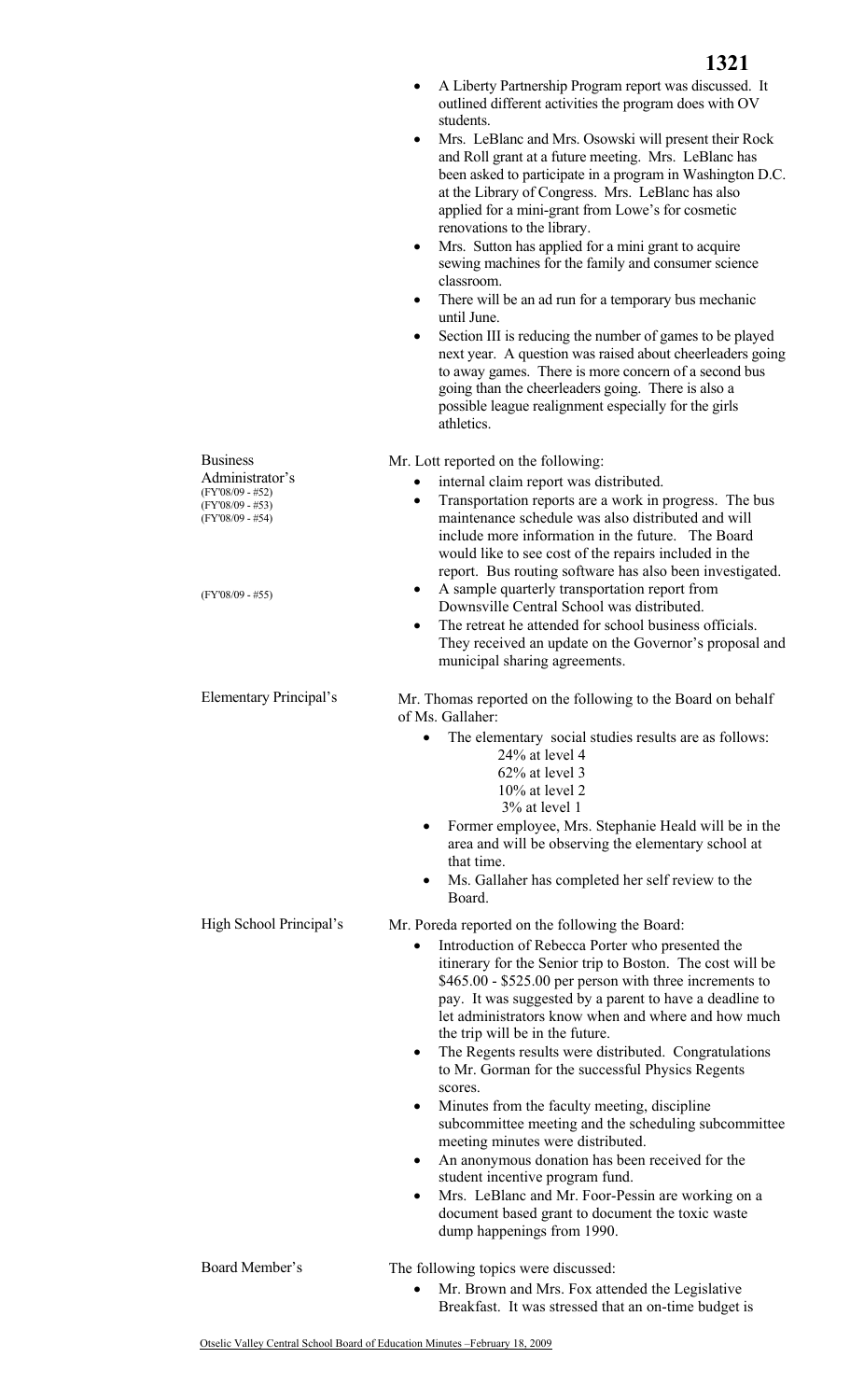**1322**

important. The STAR program is expected to be continued but may be trimmed back.

- The budget calendar was discussed. It was suggested doing an automatic notification prior to the different meetings.
- Dr. Evans had a sample of an English teacher's web posting of homework assignments and goals for the week. He would like to encourage Otselic Valley staff to do this.
- Dr. Evans reported on senior night at the last home boys basketball game. Sixteen basketball players and cheerleaders were recognized. All of these students have been on the honor or high honor roll several times. Mr. Cruikshank complimented Dr. Evans on his recognizing of the seniors.
- There are two vacancies on the BOCES Board.
- Budget Talk: the congressional stimulus package is funding for Title I purposes.
	- o An advance copy of the newsletter article was distributed.
	- o An early look at the 2009-2010 budget was distributed.
	- o A tentative seniority list was distributed.
	- o A list of employees with their years of service was distributed. It was the consensus of the Board for Mr. Thomas to structure an early retirement incentive package to see what it would look like.
- There was discussion on voting locations for the budget vote. It was the consensus to hold the voting in both locations.

 Motion by Mrs. Fox to accept the financial reports as presented. Second by Dr. Evans.

Motion carried,  $5 - 0$ .

## **OLD BUSINESS**

**Financial Reports** 

(FY'08/09 - #60)

## **NEW BUSINESS**

Personnel Recommendations

Policy Manual Update This meeting constitutes the first reading of updated policies of the Otselic Valley Central School Policy Manual.

> Motion by Mrs. Hammond upon the recommendation of the Superintendent of Schools, to approve the following personnel recommendations:

| Sarah Eschen   | Appointment as<br>the girls modified<br>basketball coach<br>for the 2009                             | At a stipend of<br>$$1,406.00$ plus<br>experience of<br>\$70.30 |
|----------------|------------------------------------------------------------------------------------------------------|-----------------------------------------------------------------|
|                | season                                                                                               |                                                                 |
| Vicki Lincoln  | Appointment as a<br>substitute teacher                                                               |                                                                 |
| Elizabeth      | Resignation as an                                                                                    | Effective                                                       |
| Spalluto       | elementary<br>teacher                                                                                | February 3, 2009                                                |
| Roy Marshall   | Appointment as<br>the boys modified<br>baseball coach<br>for the 2009<br>season                      | At a stipend of<br>\$1,406.00                                   |
| Galina Peschel | Conditional<br>appointment<br>pending<br>clearance from<br>the State<br>Education<br>Department as a |                                                                 |

Otselic Valley Central School Board of Education Minutes –February 18, 2009

(FY'08/09 - #56)

(FY'08/09 - #57)

(FY'08/09 - #58) (FY'08/09 - #59)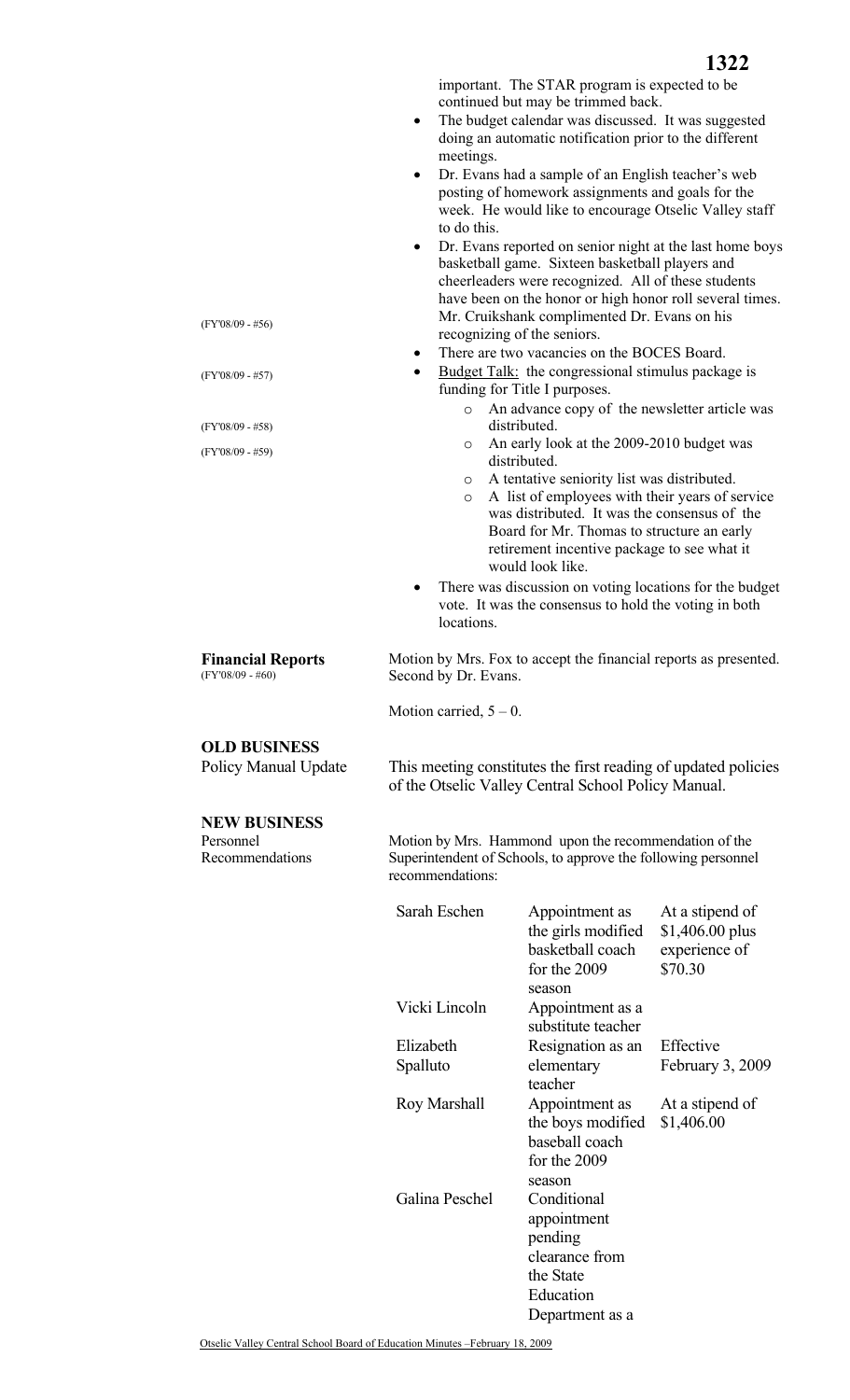|                                                      | Patricia<br>Heffernan<br>Corey Smith                                                                                                                                                                                                                                                                                                                                                                                                                                                                                                                                                                                                   | substitute teacher<br>Conditional<br>appointment<br>pending<br>clearance from<br>the State<br>Education<br>Department as a<br>substitute teacher<br>Conditional<br>appointment<br>pending<br>clearance from<br>the State<br>Education<br>Department as a<br>substitute<br>custodial worker |                                   |  |  |
|------------------------------------------------------|----------------------------------------------------------------------------------------------------------------------------------------------------------------------------------------------------------------------------------------------------------------------------------------------------------------------------------------------------------------------------------------------------------------------------------------------------------------------------------------------------------------------------------------------------------------------------------------------------------------------------------------|--------------------------------------------------------------------------------------------------------------------------------------------------------------------------------------------------------------------------------------------------------------------------------------------|-----------------------------------|--|--|
|                                                      | Daniel Phillips                                                                                                                                                                                                                                                                                                                                                                                                                                                                                                                                                                                                                        | Resignation as a<br>bus driver                                                                                                                                                                                                                                                             | Effective<br>September 1,<br>2008 |  |  |
|                                                      | Second by Dr. Evans.                                                                                                                                                                                                                                                                                                                                                                                                                                                                                                                                                                                                                   |                                                                                                                                                                                                                                                                                            |                                   |  |  |
|                                                      | Motion carried, $5 - 0$ .                                                                                                                                                                                                                                                                                                                                                                                                                                                                                                                                                                                                              |                                                                                                                                                                                                                                                                                            |                                   |  |  |
| Committee on Special<br>Education<br>Recommendations | Motion by Dr. Evans, upon the recommendation of the<br>Superintendent of Schools, to accept the recommendations of<br>the Committee on Special Education resulting from the<br>meetings of January 13, 2009. Second by Mr. Cruikshank.                                                                                                                                                                                                                                                                                                                                                                                                 |                                                                                                                                                                                                                                                                                            |                                   |  |  |
|                                                      | Motion carried, 5 - 0.                                                                                                                                                                                                                                                                                                                                                                                                                                                                                                                                                                                                                 |                                                                                                                                                                                                                                                                                            |                                   |  |  |
| <b>BOCES Unit Cost</b><br>Methodology                | Motion by Mrs. Fox, upon the recommendation of the<br>Superintendent of Schools, to BOCES unit cost<br>methodology. Second by Dr. Evans.                                                                                                                                                                                                                                                                                                                                                                                                                                                                                               |                                                                                                                                                                                                                                                                                            |                                   |  |  |
|                                                      | Motion carried, 5 - 0.                                                                                                                                                                                                                                                                                                                                                                                                                                                                                                                                                                                                                 |                                                                                                                                                                                                                                                                                            |                                   |  |  |
| <b>PUBLIC COMMENT</b>                                | Mr. Waltz inquired what the cost per mile is to run a bus.<br>He has also heard that the state is cutting back by working<br>five days and getting paid for four. He also reported that<br>there was a bus in the handicapped parking section at the<br>last basketball game.<br>Miss Porter suggested consolidating some of the bus runs<br>٠<br>to save money.<br>Mrs. Neal requested that driver education not be cut from<br>the budget.<br>Mrs. Porter asked if it was ok to advertise a potential 15%<br>٠<br>increase on the tax levy.<br>Mr. Waltz inquired if the bus garage will accommodate<br>the new, wider school buses. |                                                                                                                                                                                                                                                                                            |                                   |  |  |
| <b>Executive Session</b>                             | Motion by Dr. Evans to enter executive session at 10:07 PM<br>for the purpose of personnel. Second by Mrs. Fox.                                                                                                                                                                                                                                                                                                                                                                                                                                                                                                                        |                                                                                                                                                                                                                                                                                            |                                   |  |  |
|                                                      | Motion carried, 5 - 0.                                                                                                                                                                                                                                                                                                                                                                                                                                                                                                                                                                                                                 |                                                                                                                                                                                                                                                                                            |                                   |  |  |
| Open Session                                         | Motion by Mrs. Fox to resume open session at 11:07 PM.<br>Second by Dr. Evans.                                                                                                                                                                                                                                                                                                                                                                                                                                                                                                                                                         |                                                                                                                                                                                                                                                                                            |                                   |  |  |
|                                                      | Motion carried, 5 - 0.                                                                                                                                                                                                                                                                                                                                                                                                                                                                                                                                                                                                                 |                                                                                                                                                                                                                                                                                            |                                   |  |  |
| <b>ADJOURNMENT</b>                                   | Motion by Mrs. Fox, second by Dr. Evans, to adjourn the meeting<br>at 11:07 PM.                                                                                                                                                                                                                                                                                                                                                                                                                                                                                                                                                        |                                                                                                                                                                                                                                                                                            |                                   |  |  |
|                                                      | Motion carried, $5 - 0$ .                                                                                                                                                                                                                                                                                                                                                                                                                                                                                                                                                                                                              |                                                                                                                                                                                                                                                                                            |                                   |  |  |